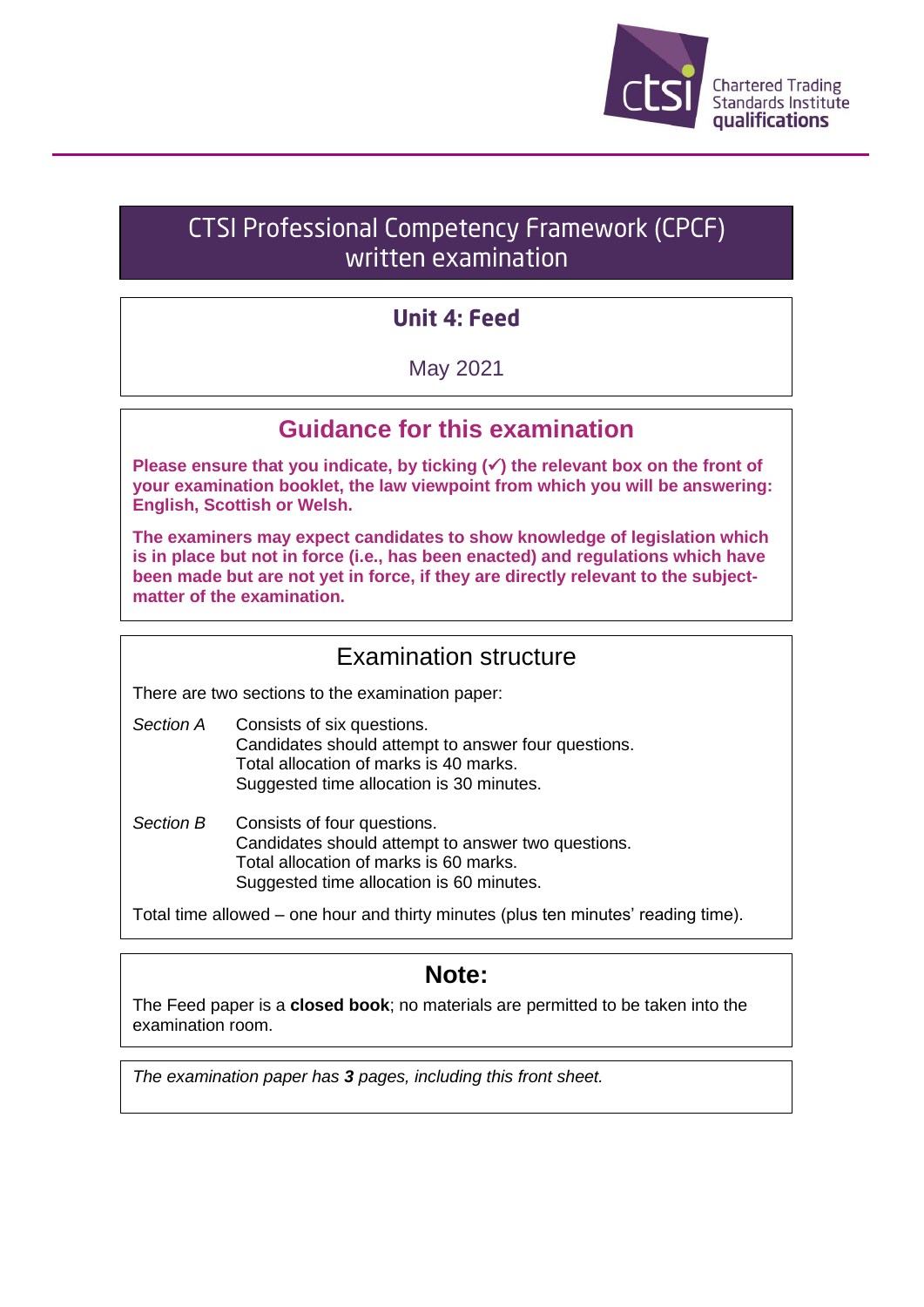**Time:** 14:00 – 15:30 **Max:** 100 marks

**Exam:** Unit 4: Feed **Exam cycle:** May 2021

**Date:** 12 May 2020 **Reading time:** 10 minutes

### **Section A Candidates should attempt to answer four questions. Each question carries ten marks. Total: 40 marks.**

- 1. With examples, explain the hazards that need to be considered in written documented procedures based on HACCP.
- 2. The Feed Law Code of Practice allows for Earned Recognition. Explain what this is and in what circumstances it may be used.

(10 marks)

(10 marks)

3. Regulation (EC) 183/2005 makes it a requirement that a feed business operator must be registered or approved. Including relevant codes, detail the types of activities that require registration.

(10 marks)

4. Article 11 of Regulation (EC) 767/2009 lays down the principles for the labelling and presentation of feed. Explain what these principles are.

(10 marks)

5. The rules applicable to primary production of food are laid down in Annex I, Part A, of Regulation (EC) No 852/2004. Explain the responsibilities on a food business operator for primary production.

(10 marks)

6. Regulation (EC) 1069/2009 permits that certain types of Category 3 Animal By-products may become animal feed.

Explain with examples the differing types of animal by-product that may be used as a feed material.

(10 marks)

**Section A total of 40 marks.**

**End of Section A.**